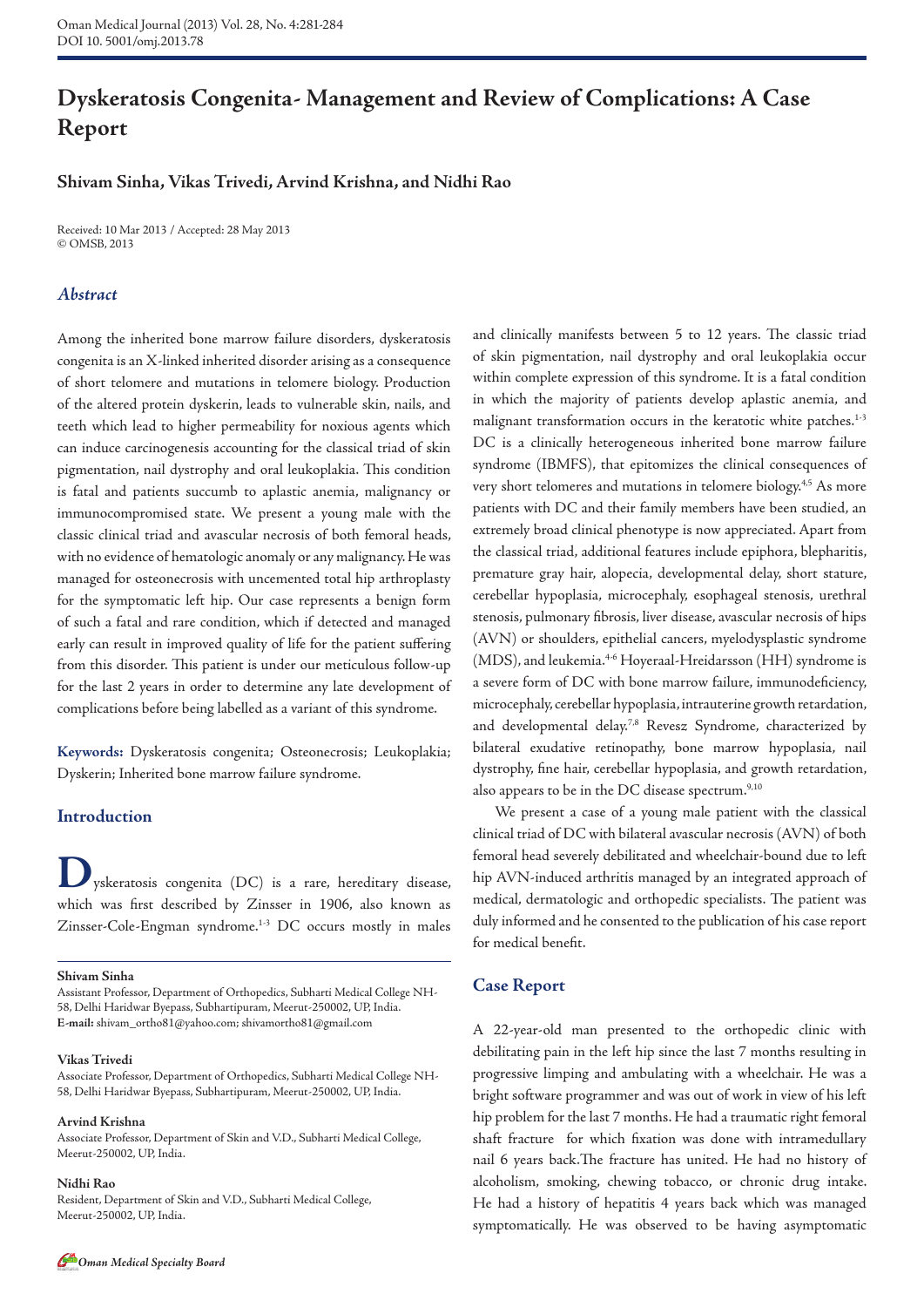brownish skin pigmentation all over the body predominantly over the chest, trunk, arms, and thighs since birth; changes in the oral mucosa since birth; and a history of change in nail morphology since 8 years of age.



**Figure 1**: Fine reticulate greyish brown pigmentation over front of chest.



**Figure 2:** Dystrophy of nails of fin.

General examination showed fine, reticulate, grey brown pigmentation over the chest, abdomen, arms, thighs and back (Fig. 1). There was micrognathia and associated dystrophy in all the nails, (Figs. 2 and 3). Leukoplakia was present in the oral cavity forming irregular blackish patches on the buccal mucosa and tongue (Fig. 4). Examination of the hip revealed tenderness in both hips. There was fixed flexion deformity of 30 degrees in the left hip and painful restricted range of movements especially abduction and internal rotation on the left side. Limb length discrepancy of 5 cm was noted. Right hip was also mildly painful and having fixed flexion deformity of 15 degrees with painful range of movements. X-rays of pelvis and both hips revealed avascular necrosis of femoral head on both the sides, Ficat and Arlet stage IV on the left side with acetabular changes and stage II on the right side.<sup>11</sup> (Fig. 5)

Hematology revealed hemoglobin of 14.2 gm% and normal blood counts. No clotting abnormality was noted. Liver function tests were normal except for a moderately elevated SGOT. The patient was planned for uncemented total hip replacement surgery on the left side. In view of his general skin and medical examination, a thorough medical, dermatologic and anesthetic evaluation were performed by respective specialists. Considering the symptoms of skin pigmentation, nail dystrophy and oral white patch, a differential diagnosis of pachyonychia congenita and dyskeratosis congenita were considered, and skin histopathological analysis was sent. After these exhaustive multidisplinary diagnostic evaluations, anesthetic clearance was obtained for the surgery. Uncemented left hip replacement surgery was performed under epidural anesthesia from a postero-lateral approach. The intraoperative and postoperative course was uneventful. Post-operatively, the patient was kept on below-knee skin traction, overcoming the fixed flexion deformity. There was residual limb length discrepancy. The patient's postop hemoglobin was reduced to 7 gm% and thus was transfused 4 units of packed RBCs. There were no transfusion reactions and the patient was ambulated on a walker after 5 days postop. His stitches were removed after 2 weeks and he was aided by a physiotherapist for his independent gait training till 6 weeks after surgery. He was discharged from the hospital after 2 weeks.



**Figure 3:** Dystrophy of toe nails.



**Figure 4:** Oral leukoplakia.

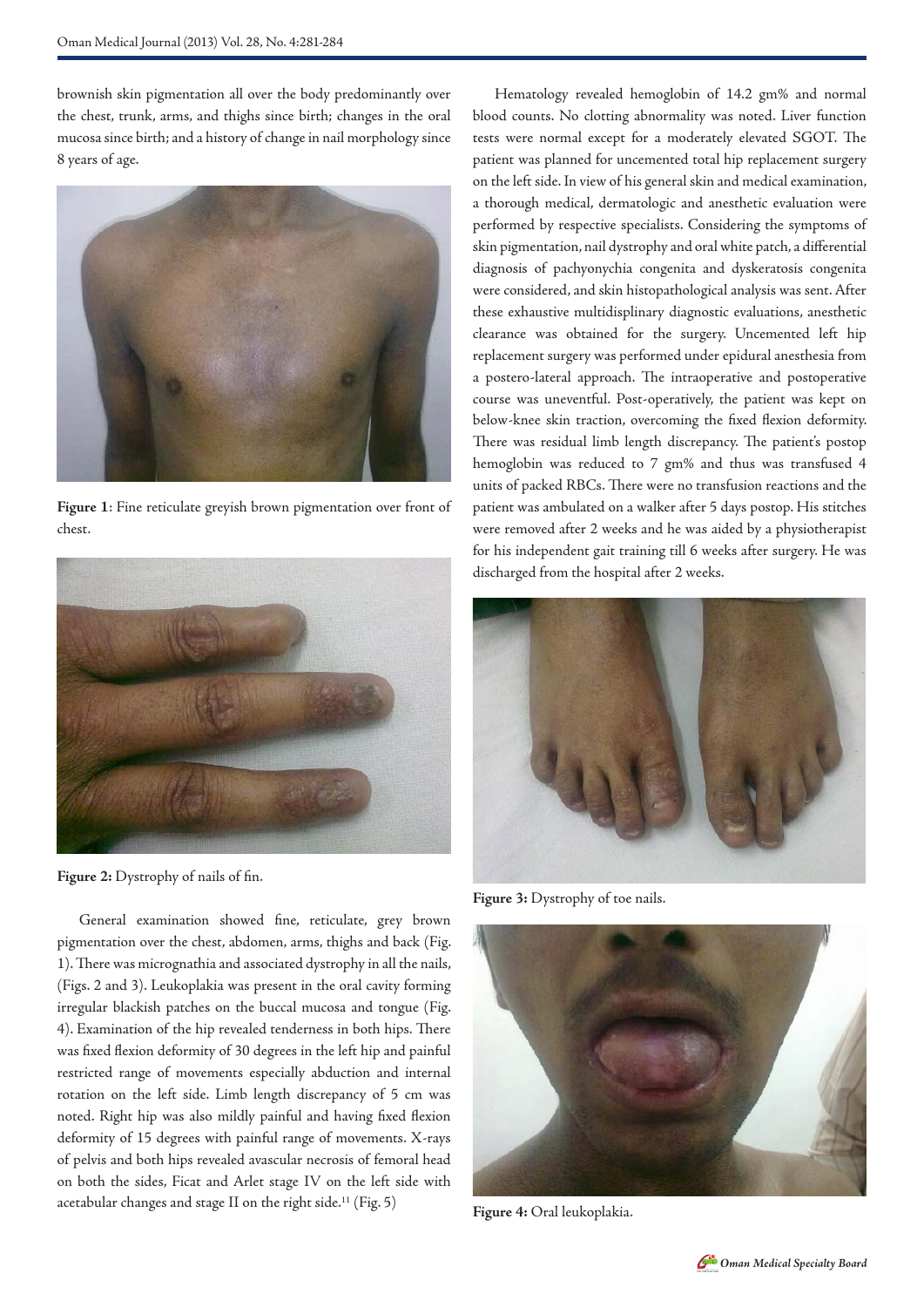Skin histopathology revealed markedly thinned out epidermis, exhibiting orthokeratosis and complete flattening of rete pegs. Basal layer showed focal vacuolation and increased amount of melanin pigment (Fig. 6). Dermis showed melanophages with extensive melanin incontinence and perivascular lymphocytic infiltrate. Histopathological report of the tongue lesion revealed hyperkeratosis with flattened rete ridges. There was no evidence of malignancy. The patient was prognosticated about the syndrome and its management and was advised about meticulous integrated follow-up (every 4 weeks till 2 years after surgery), with dermatologic and orthopedic specialists. At 2 years of his followup, he has done remarkably well orthopedically and is ambulating independently without any pain and is doing well in his previous occupation as a software programmer. His dermatologic symptoms are also constant and have not shown any worsening, he has been advised to follow up every 3 months.



**Figure 5:** Preop X-ray pelvis with both hips showing osteonecrosis of both hips, left more advanced than right, with femur interlock nail in situ on right side.



**Figure 6:** Skin histopathology shows epidermal atrophy, focal vacuolation of basal layer and melanin incontinence in the dermis (highlighted by an arrow).

### **Discussion**

DC is reported to be a fatal condition with multisystem manifestations. There are X-linked, autosomal dominant and autosomal recessive forms of DC. It mainly occurs in males, inherited as X-linked recessive disorder with male:female predilection of 13:1.<sup>12</sup> Occurrence in extremely low percentage of females suggests that there are subsets inherited in an autosomal dominant fashion.<sup>12</sup> Autosomal dominant form of dyskeratosis congenita is associated with mutations in the RNA component of telomerase, hTERC, while X-linked dyskeratosis congenita is due to mutations in the gene encoding dyskerin, a protein implicated in both telomerase function and RNA processing.<sup>13</sup> Intraorally, the white patch may affect the buccal mucosa, tongue or palate, with the tongue being most commonly affected as seen in our patient.

Electron microscopy studies revealed that cells in dyskeratosis congenita have an embryonic immature nucleus, which have higher chances to undergo malignant transformation.<sup>14</sup> In addition, the barrier zone of epithelium is less effective in dyskeratosis congenita than the normal epithelium causing increased permeability of noxious substances and carcinogens to the germinal layers.15 Hence, increased malignant transformation rate is seen in leukoplakic areas associated with dyskeratosis congenita. However, in the case reported here, the biopsy report was not suggestive of any malignant changes, it just revealed markedly thinned out epidermis, exhibiting orthokeratosis, complete flattening of rete pegs. The basal layer showed focal vacuolation and increased amount of melanin pigment (Fig. 6). The dermis showed melanophages with extensive melanin incontinence and perivascular lymphocytic infiltrate.

In DC, severe periodontal destruction occur due to anomalies in ectodermally derived structures and diminished host response caused by neutropenia.15 Patients may have gingival inflammation, bleeding, recession, and bone loss that simulate juvenile periodontitis. In addition there may be defects in the structure of the enamel like hypocalcification that may cause dental caries. However, our patient had a healthy periodontium and his teeth were normal. Majority of patients develop a hematopoietic disorder resembling Fanconi's anemia because initially the bone marrow is normal but gradually fat cells and fibrotic tissue replace the hematopoietic cells. Hematopoietic disorder manifests as marrow hypoplasia, anemia, or thrombocytopenia.16 With the development of pancytopenia, there occur secondary infections, causing death in the majority of these patients.

No opportunistic infections were seen in our patient. Other abnormalities like alopecia, taurodontism, mental retardation, small genitals, premature aging, nutmeg liver, horseshoe kidneys, amyloidosis, and development of Hodgkin's disease and adenocarcinoma have also been reported,<sup>12,16</sup> but not observed in this patient. The avascular necrosis (AVN) of bilateral femoral heads and humeral heads commonly associated with DC can lead to severe restriction of hip and shoulder joint function.<sup>4-6</sup> Our patient presented with painful debilitating AVN-induced arthritis of the left hip which was managed with successful left hip replacement surgery